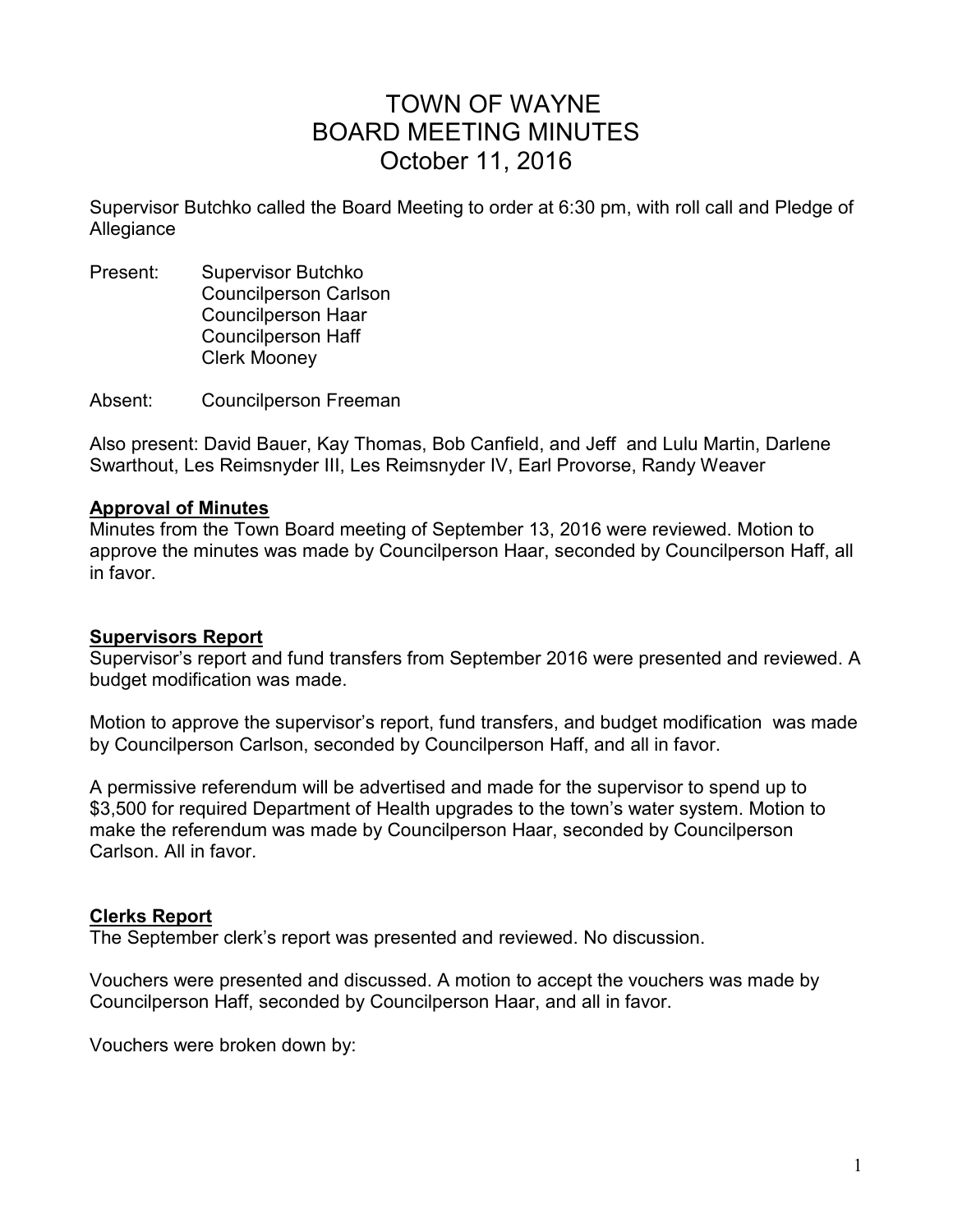- General Account
	- $\circ$  Vouchers 272 402
	- o Total \$40,304.17
- Highway Account
	- o Vouchers 99 111
	- o Total \$20,115.96
- TA Account
	- $\circ$  Vouchers 44 48
	- o Total \$7,331.25

Clerk Mooney presented the most recent copy (2003) of the New York State Record Retention and Disposition Schedule MU-1 requesting board adoption of this manual. A motion was made to continue to utilize the MU-1 for record retention guidelines by Councilperson Carlson, seconded by Councilperson Haff, and all in favor.

# **Justice Report**

Justices reports were reviewed. No discussion.

Justice Prawel and Court Clerk King would like to apply for the Justice Court Assistance Program grant. A resolution was made by Councilperson Haar, seconded by Councilperson Carlson to allow the justice to apply for the Justice Court Assistance Program grant. All in favor.

# **Assessor**

There was no assessor report.

Supervisor Butchko presented a joint services agreement for data collection services by the County of Steuben. This is in anticipation of possible consolidation of assessor services for the county. Motion to adopt the agreement was made by Councilperson Carlson, seconded by Councilperson Haff, and all in favor.

#### **Highway Superintendent Report**

Journal presented and discussed.

Mr. Bauer will send a letter of thanks to Jeff Parker of Soil and Water, for allowing the town a discount for some hydro seeding, and rock.

Mr. Bauer hired an engineer to evaluate and appraise the repair of a headwall and East Lake Road at the southern end of the town line on East Lake Road. The estimate came in at \$230,000. Grants will be applied for to cover the cost.

The County of Onondaga has bid out for some road equipment. Mr. Bauer was able to put in a bid for a 2017 Western Star. A motion to approve the application bid/PO up to \$218,000 was made by Councilperson Haar, seconded by Councilperson Haff, and all in favor. Acquiring this truck now will push the acquisition of a new 1 ton pick-up truck to 2018.

Mr. Bauer has received 2 applications for the open road worker position upon Mr. McIntyre's retirement.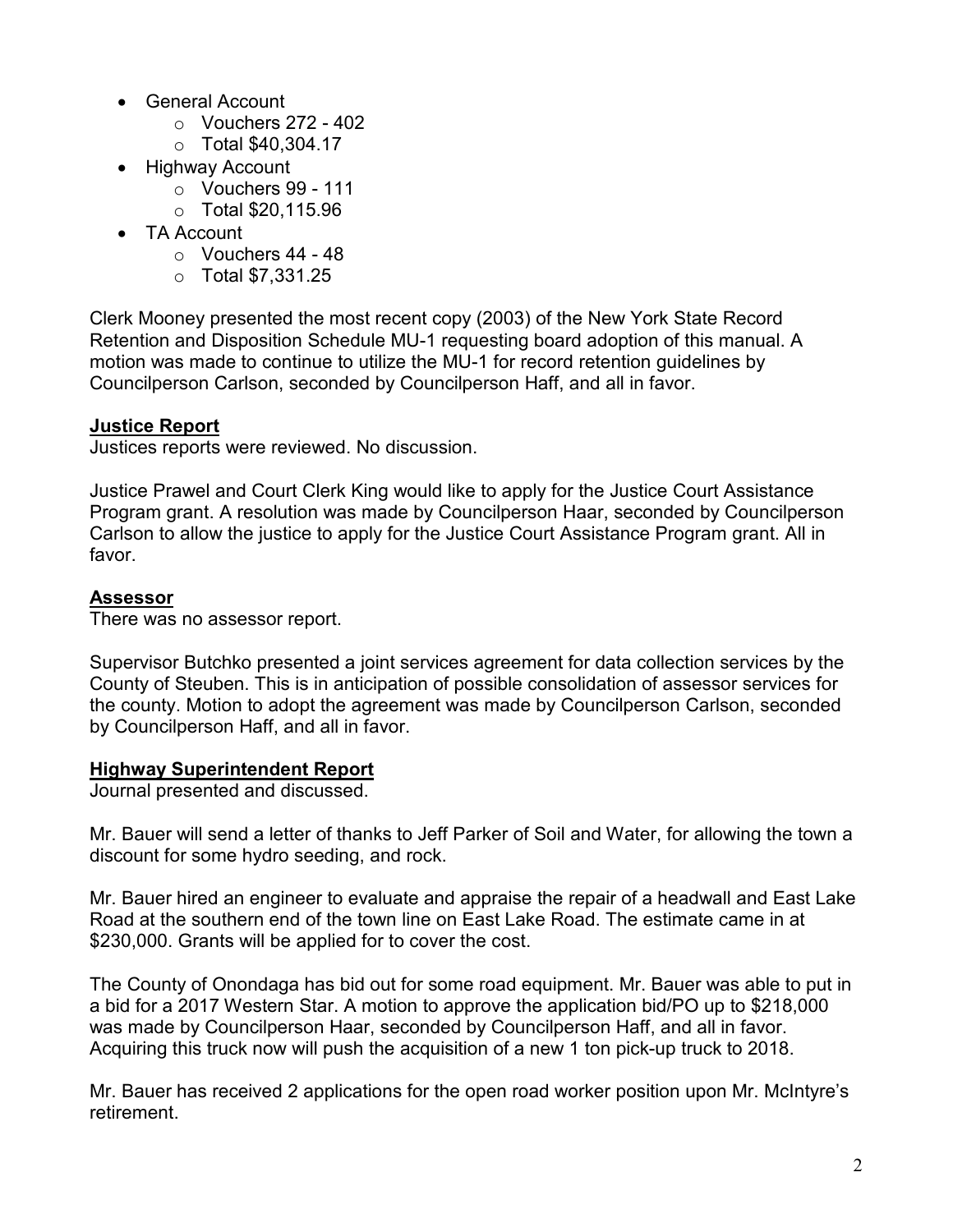# **Code & Zoning Officer**

Review of monthly report presented. No discussion.

The agenda was interrupted to allow Mr. Earl Provorse an opportunity to speak. He explained to the board what he has done to his property to comply with the Dangerous and Unsafe notices he has received. He requests a list from the Code and Zoning Officer, Mr. Harrop, of what additional work needs to be done to come in to compliance. The Board will let Mr. Harrop follow up on this issue.

#### **Planning Board**

The LUR's will be presented to the public in spring, when many of the seasonal residents have returned from winter break. An elimination of the commercial element from Keuka Village Road was made.

The Planning Board members met for an educational webinar regarding commercial solar energy farms. These farms would be approximately 9 – 15 acres. Mr. Butchko recommends placing a moratorium on these commercial solar farms for 9 months, until more information can be obtained. The motion to enact Local Law #1 of 2016 To place a Moratorium on the Issuance of Permits for Non-Residential Solar Facilities in the Town of Wayne and present it to the residents at a public hearing was made by Councilperson Carlson, seconded by Councilperson Haff. Three in favor, one opposed.

# **Watershed**

Report was presented and no discussion.

# **Dog Control Officer**

Dog License Report reviewed.

Clerk Mooney will contact a possible DCO candidate for next year, Diane Davis, to come to a board meeting and present her plans and qualifications for the position of DCO.

# **History Group**

Report Reviewed. No discussion.

The history room will be open to the public on Election Day, November 8 for all interested town persons.

There will be a Veteran's Day program at the McDowell Cemetery on November 11 $^{\rm th}$ .

The history group has received the sign to designate Central Point on Keuka Lake a historic place. Kay Thomas will follow up with Dave Bauer to place the sign.

The history group continues to work on the Town of Wayne information signs.

#### **Web Site**

Report reviewed. No discussion.